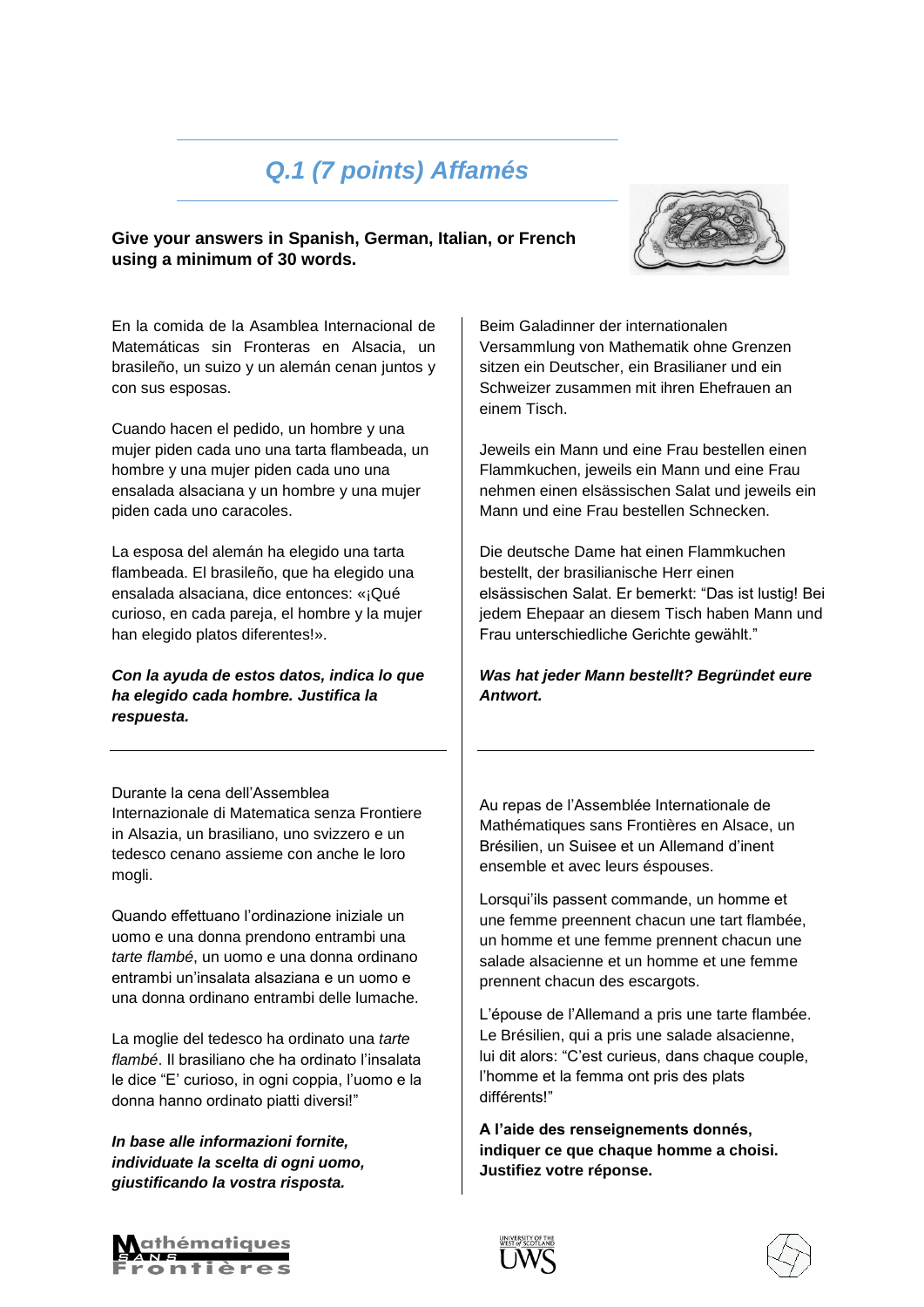## *Q.2 (5 points) The Daltons are Back.*

The Daltons want to rob the bank. Under threat, the cashier gives them clues to help them obtain the safe combination:

- the combination is a sequence of three distinct single digit numbers, arranged in ascending order;
- the sum of the three numbers is 18;
- a product of two of these three numbers added to the third is a square.

#### **What are the possibilities for the combination of the safe?**

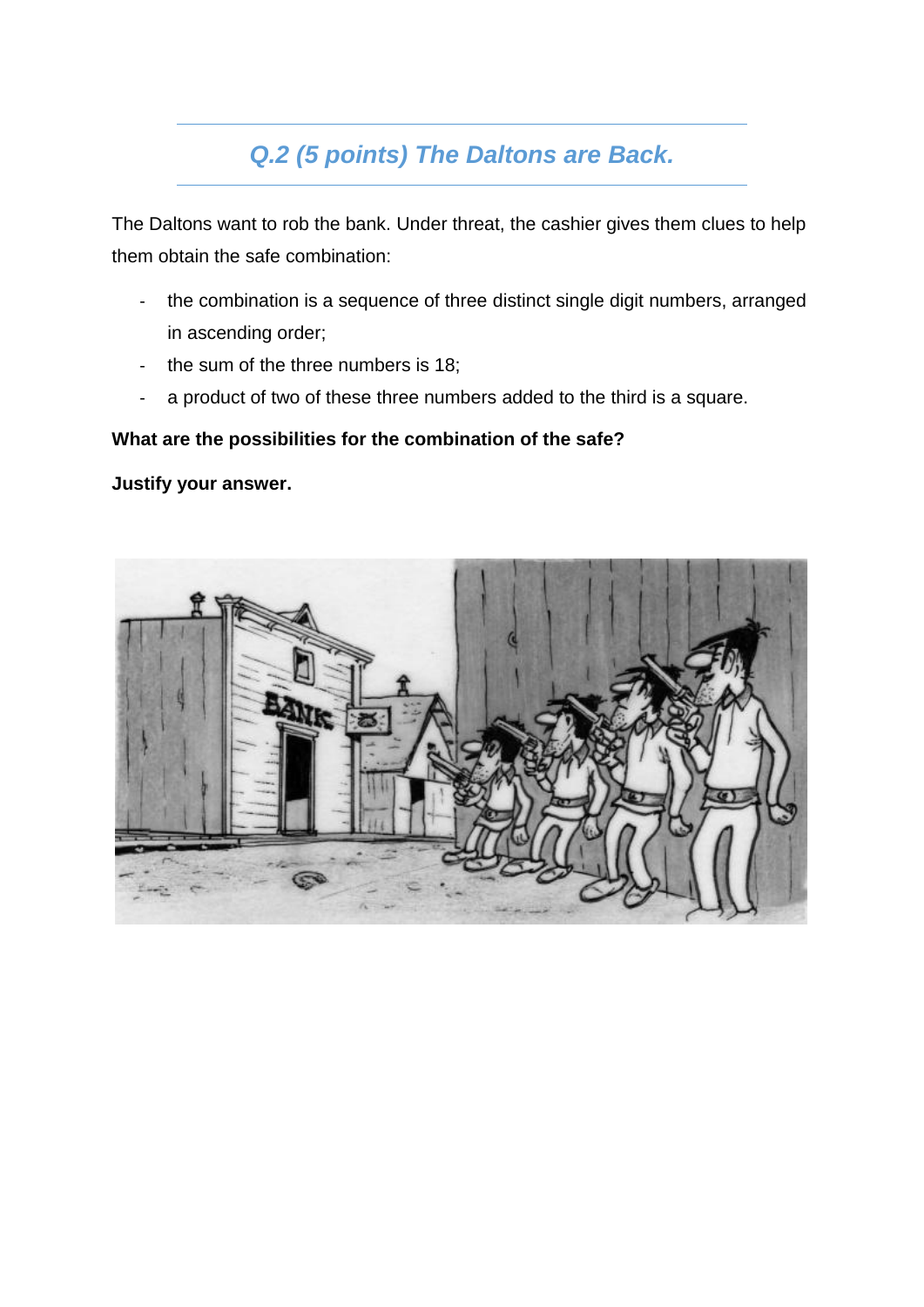### *Q.3 (7 points) What Happiness!*

Here is a three-step algorithm:

- Step 1: Choose a non-zero positive integer starting number.
- Step 2: Calculate the sum of the squares of its digits and write the result obtained.
- Step 3: Repeat step 2 with the previous result.

By running this algorithm, we get a sequence of numbers.



- If one of the numbers in this sequence is 1, then the algorithm stops and the starting number is a "happy number".
- If one of the numbers in this sequence repeats, then the algorithm stops and the starting number is a "happy number".

Here are two examples:

- by choosing 70 as the starting number:

 $7^2$ + 0<sup>2</sup> = 49; 4<sup>2</sup> + 9<sup>2</sup> = 97; 9<sup>2</sup> + 7<sup>2</sup> = 130; 1<sup>2</sup> + 3<sup>2</sup> + 0<sup>2</sup> = 10 and 1<sup>2</sup> + 0<sup>2</sup> = 1. We get 1, so 70 is a "happy number".

- by choosing 40 as the starting number, we obtain the following sequence of numbers:

16 - 37 - 58 - 89 - 145 - 42 - 20 - 4 - 16.

The number 16 is repeated so 40 is a "happy number".

#### **Find the five "happy numbers" less than 20.**

**Thomas claims that the year 2021 is a "happy year" because 2021 is a "happy number".**

**Is he correct? If not, what will the next "happy year" be?**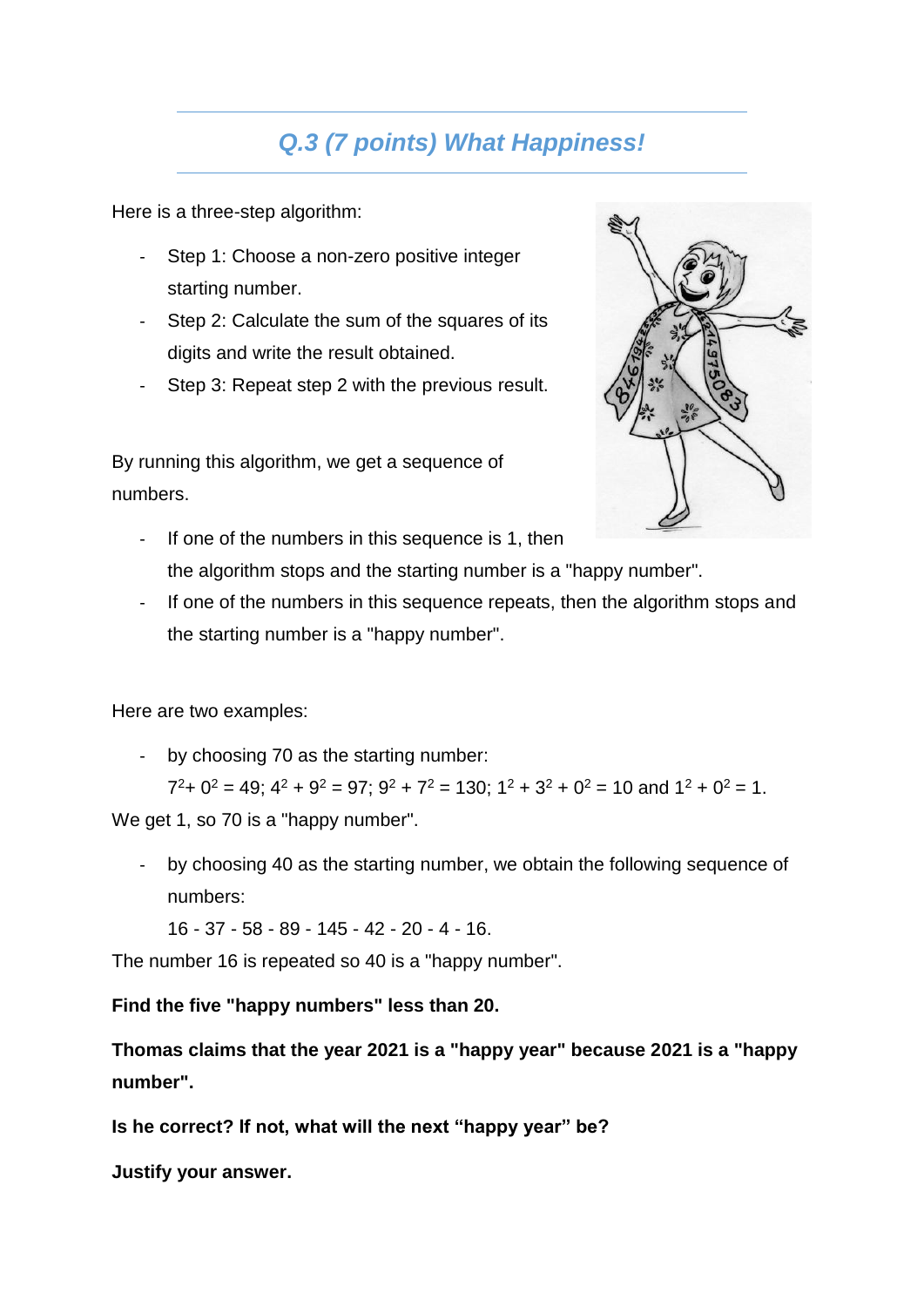### *Q.4 (5 points) All White*

Lili plays with chips each having a gray side and a white side and bearing the same number on both sides.



When the game starts, the tokens are arranged as shown in the figure.

When Lili turns over a token, the two neighbouring tokens also turn over.

The game ends when all of the tokens are white.

**How can Lili go about finishing the game with as few flips as possible?**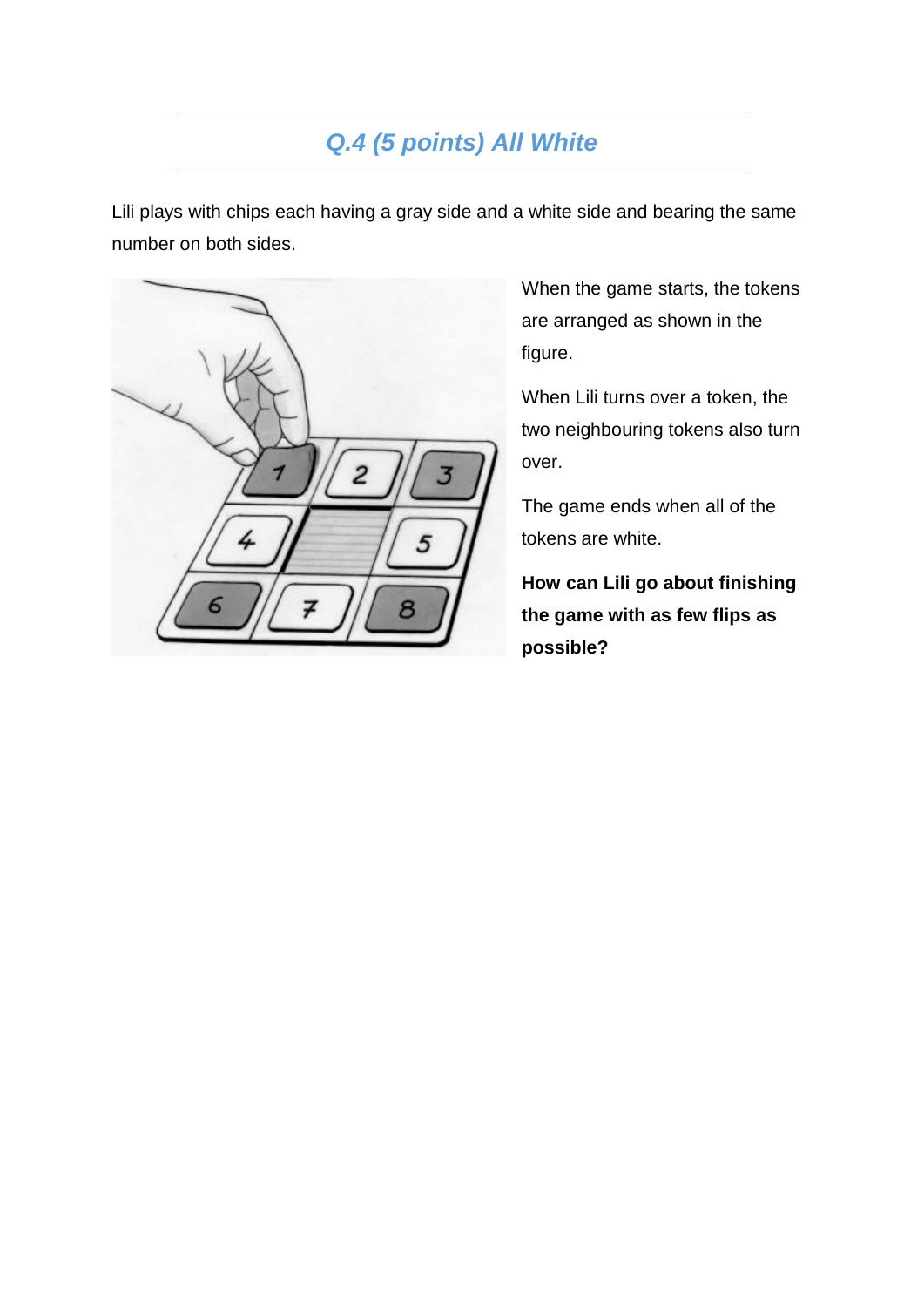#### *Q.5 (7 points) Many-fold*

We want to make two prisms whose base is an equilateral triangle. We have two cardboard sheets of length 30 cm and width 21 cm. The first is folded into three equal rectangles lengthwise and the second into three equal rectangles, but widthwise (see drawing).



Each of the prisms is closed by connecting the two rectangular side faces with adhesive tape.

**Calculate the volume of the prism in each of the two configurations.**

**In which configuration is the volume the greatest?**

**Calculate the ratio of the two volumes.**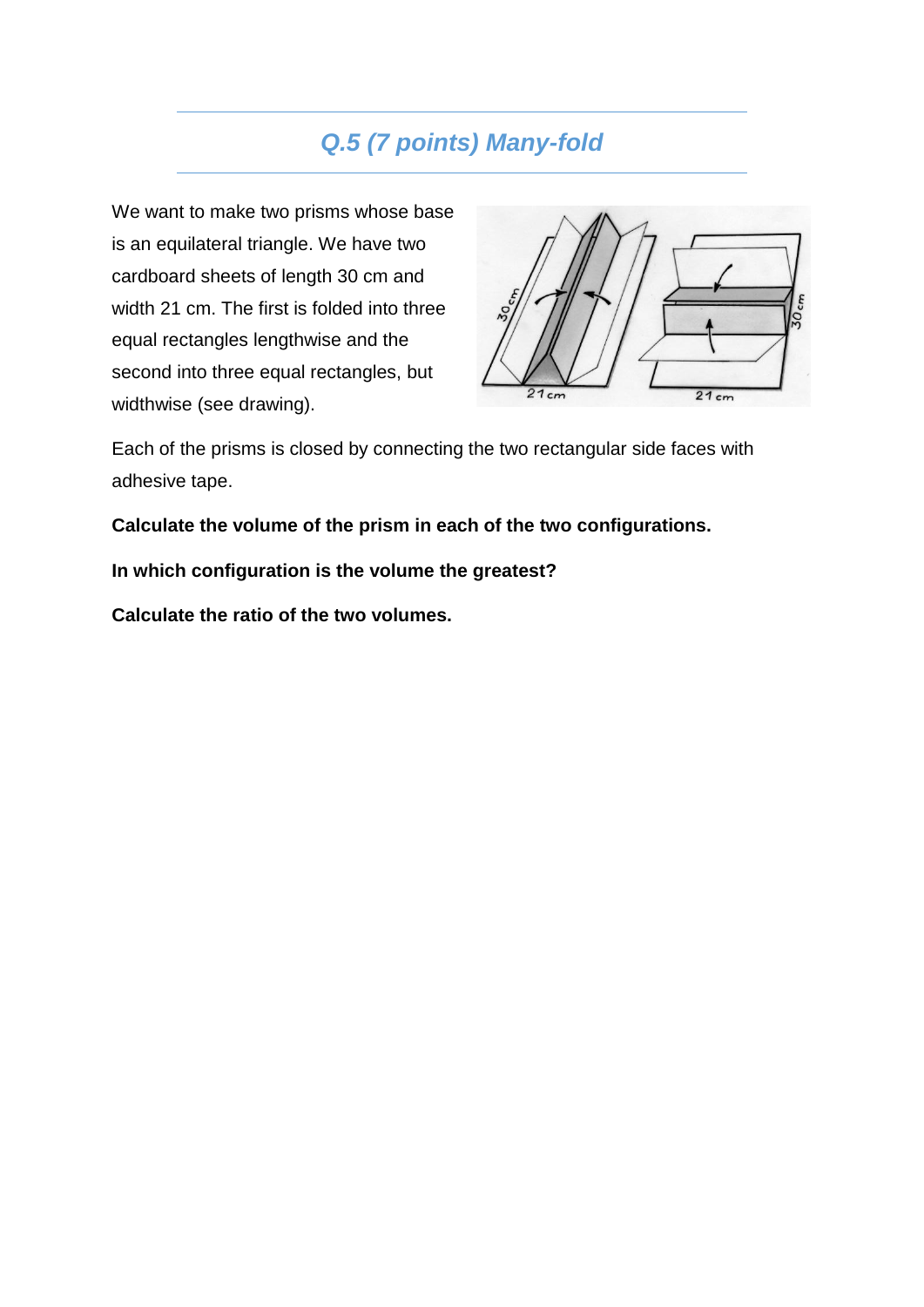#### *Q.6 (5 points) Collection Notice*

The squares in this figure are drawn on tracing paper. They revolve around one of their vertices so as to overlap and thus exactly cover the central square.

In six of the nine squares, the added segments are parallel to one side and go through the quarter-point or mid-point of the other side.

**Build the central square with side 8cm which is covered by the eight squares.**



**In how many regions is the obtained square then divided?**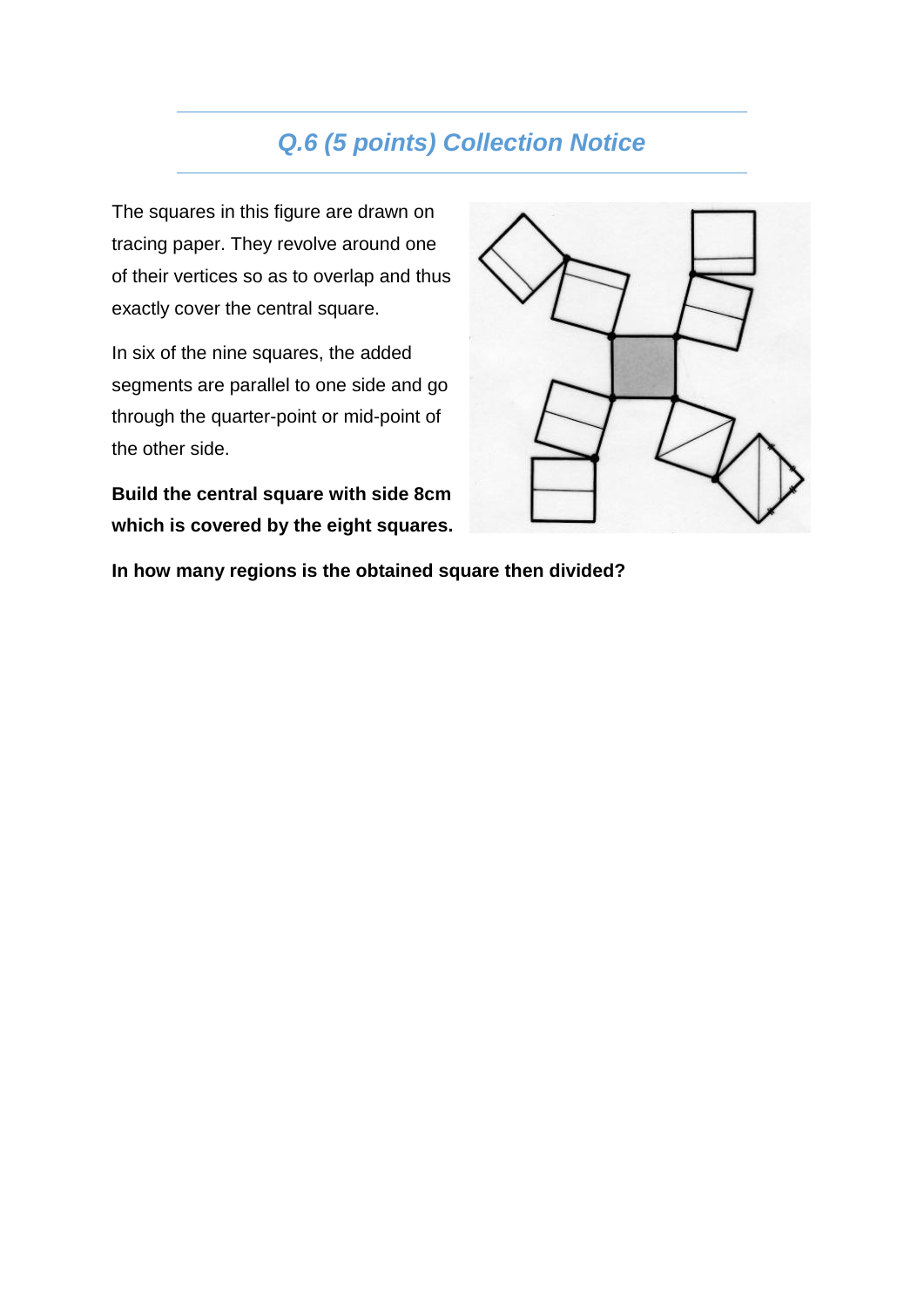### *Q.7 (7 points) Log Legs*

Éloi has recovered a very long plank from the back of the garden. He thinks it would be perfect for a shelf in his greenhouse. It should be placed on legs so that it is at the right height to place the pots of cuttings in the spring. Éloi finds several logs of various lengths which can be used to make the legs by stacking them.



He has two 10cm logs, three of 20cm, four of 30cm, one of 40cm, one of 50cm and one of 60cm. The logs will all be used without cutting, all legs must be the same height, and each leg is made up of at least two logs.

**Indicate the number of legs of the shelf and the logs that make up each leg.**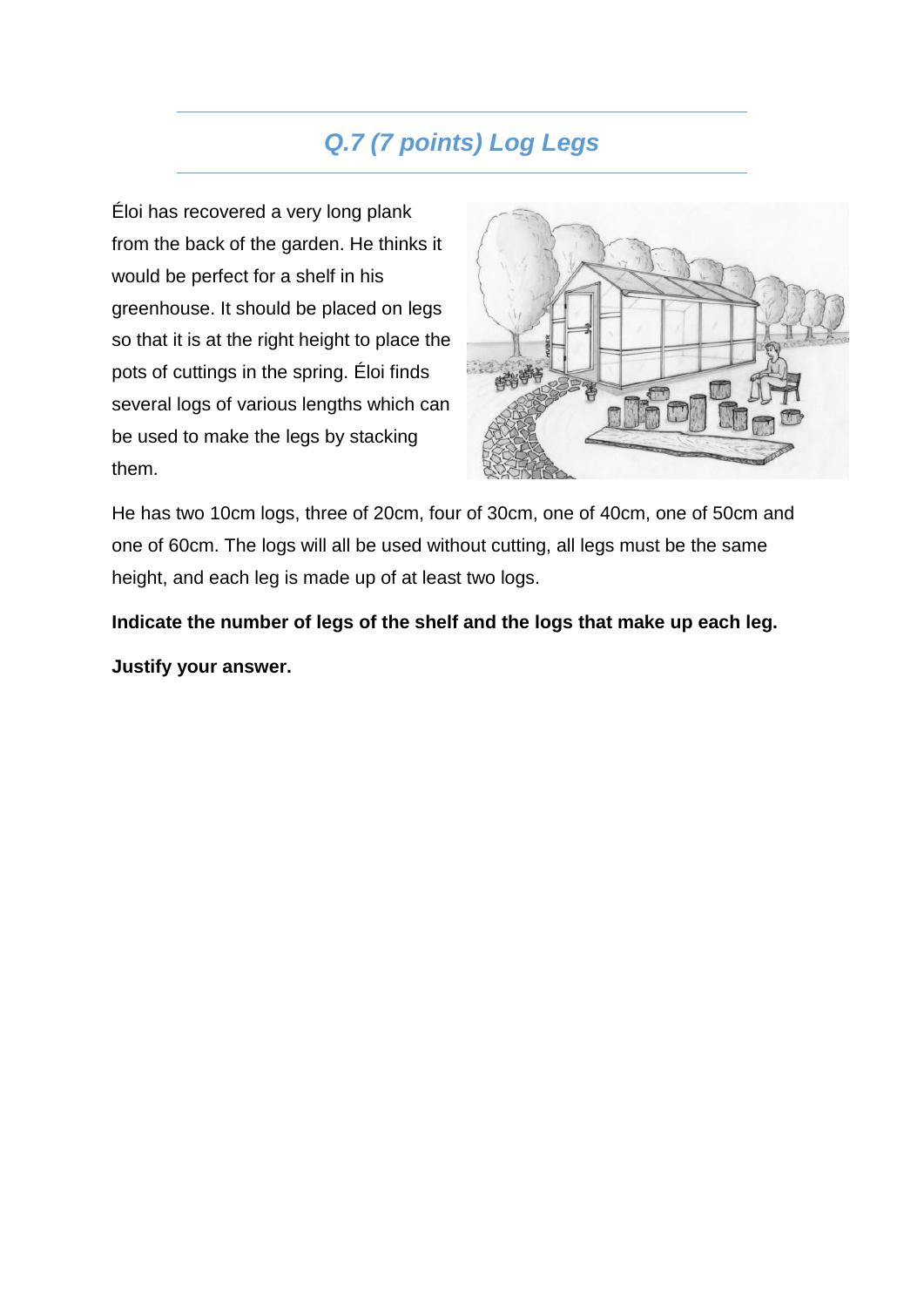#### *Q.8 (5 points) Mickey Moves*



A large American city is divided into 100 metre-square blocks by numbered Avenues from East to West and by numbered Streets from North to South.

All Avenues and Streets are one-way. The directions of traffic change from one avenue to another and from one street to another; they are shown on the map.

Mickey lives at Junction **A** (**7A**; **5R**), at the intersection of 7th Avenue and 5th Street.

He moves home to another junction and makes back and forth trips by car from **A** by the shortest paths. He respects, of course, the directions of movement!

He notes that the "return" distance is double the "outward" distance.

**Give the coordinates in the form (***x***A;** *y***R) of three possible intersections which locate Mickey's new home.**

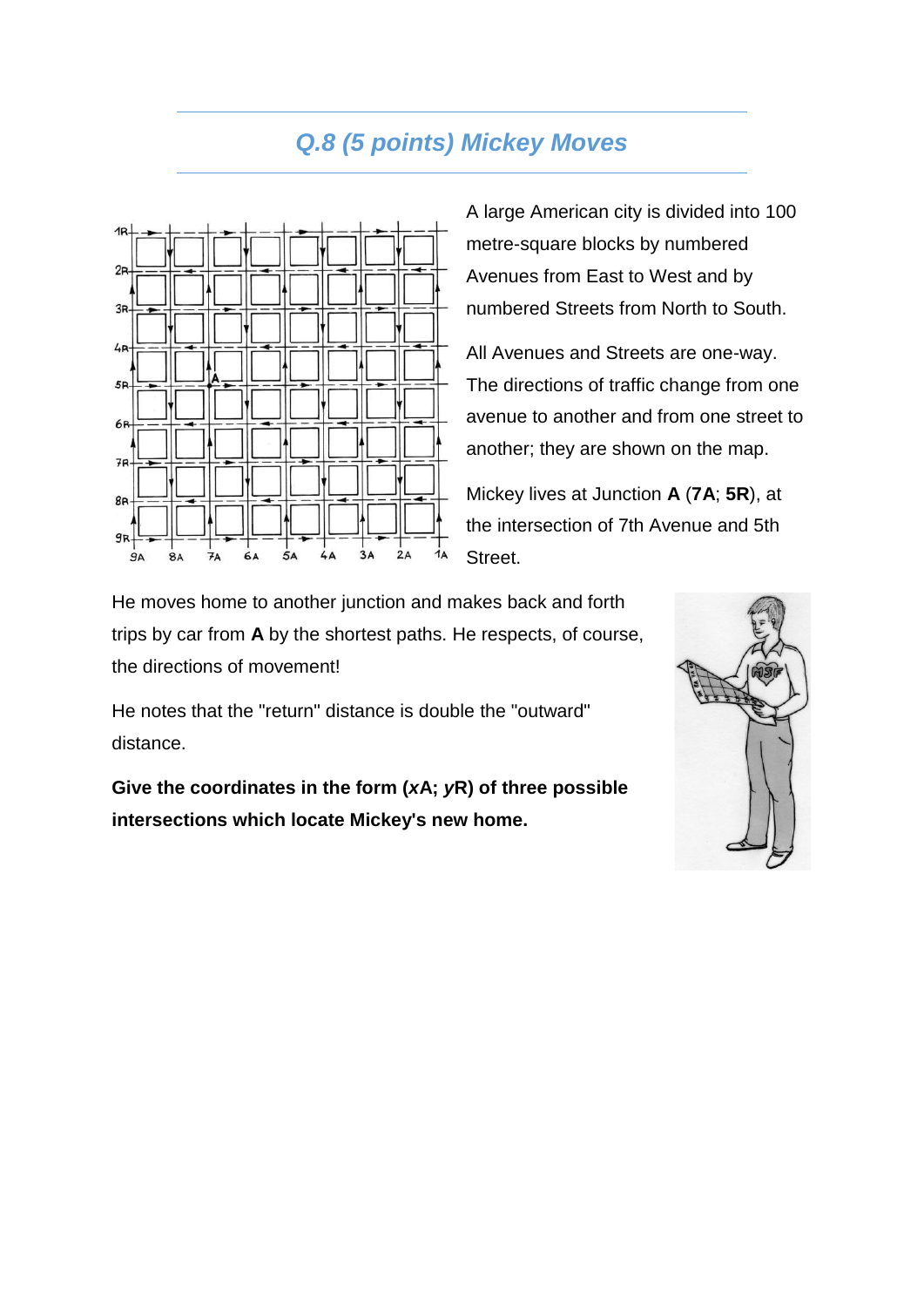### *Q.9 Malo Sorted (7 points)*

Malo is the President of a big basketball club. To celebrate the club's 50th anniversary, he decides to organize a lottery whose winning ticket will win a trip to Berlin.

To do this, he prints 1,000 tickets numbered from 1 to 1,000.

Looking closely at the tickets, he says:

"There is a small problem with tickets 908 and 806 because two different people could show up with the winning ticket! ".



**Explain the problem encountered with these two tickets.**

**Identify all the problematic pairs of tickets.**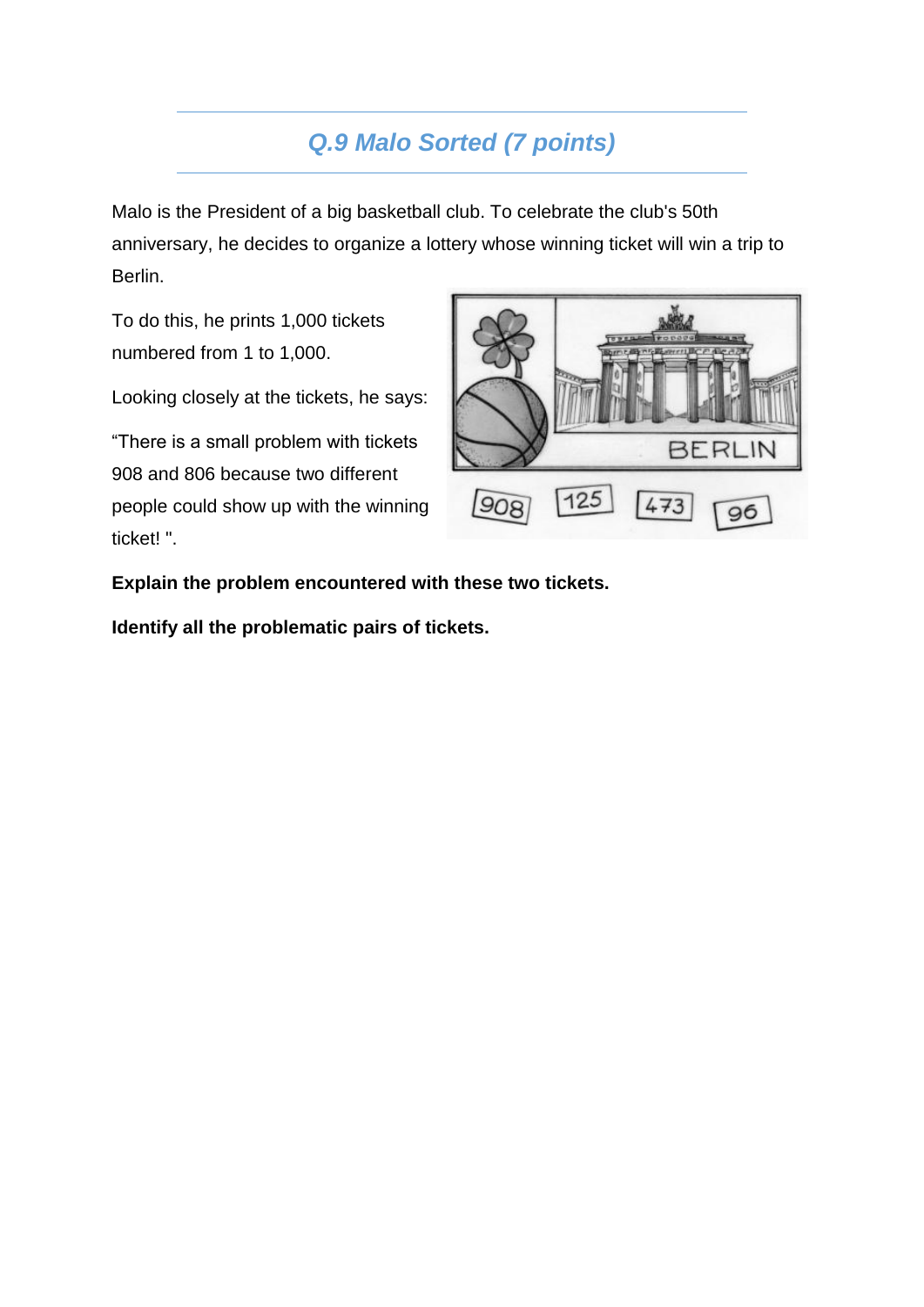#### *Q.10 Fractalus Cactus (10 points)*

Here is a strange geometric cactus whose trunk is a square of side 5 cm.

In the first week, the cactus expands with a right-angled triangle with sides 3cm, 4cm and 5cm and two squares, as shown in the drawing. The cactus now has two branches.

In the second week the same process continues: on each branch grows a right-angled triangle, similar to the previous one, and its two associated



squares. In the third week, the growth of the cactus continues in the same way.

The cactus is made up of similar squares and right-angled triangles.

**Make an accurate drawing of the cactus in the third week.**

**Calculate the area of each of the squares and colour the squares of the same area with the same colour.**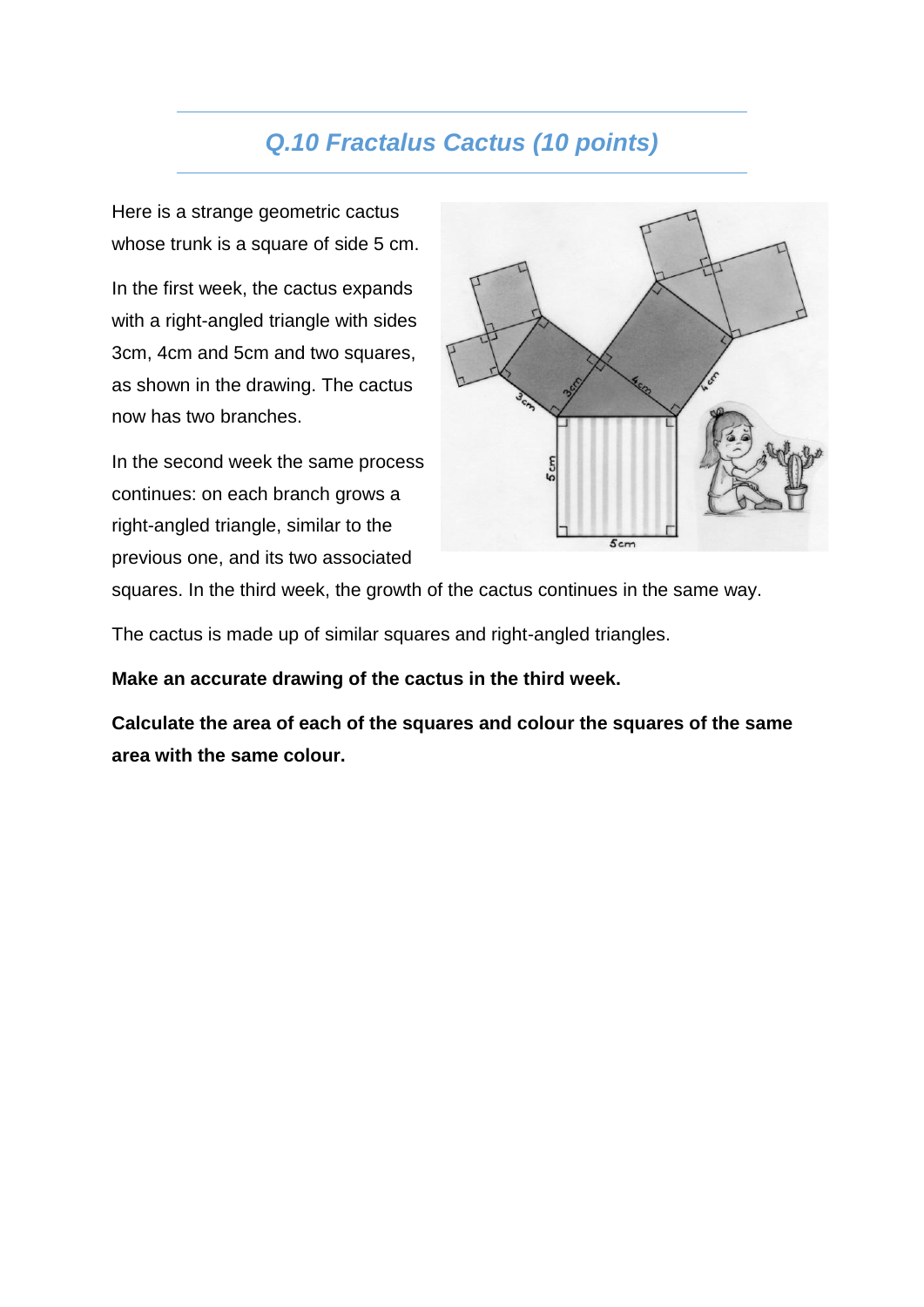# *Senior Classes Only*

#### *Q.11 It Sticks! (5 points)*

Charlotte is going to buy stamps.

"I would like €10 worth of stamps. I need stamps at €0.10, €0.20 and €0.50." she says.

"Yes, but how many of each?" the employee asks her.

"I need ten times more 10-cent

stamps than 20-cent stamps." she replies.



#### **How many stamps of each kind does the employee give her?**

#### **Explain your answer.**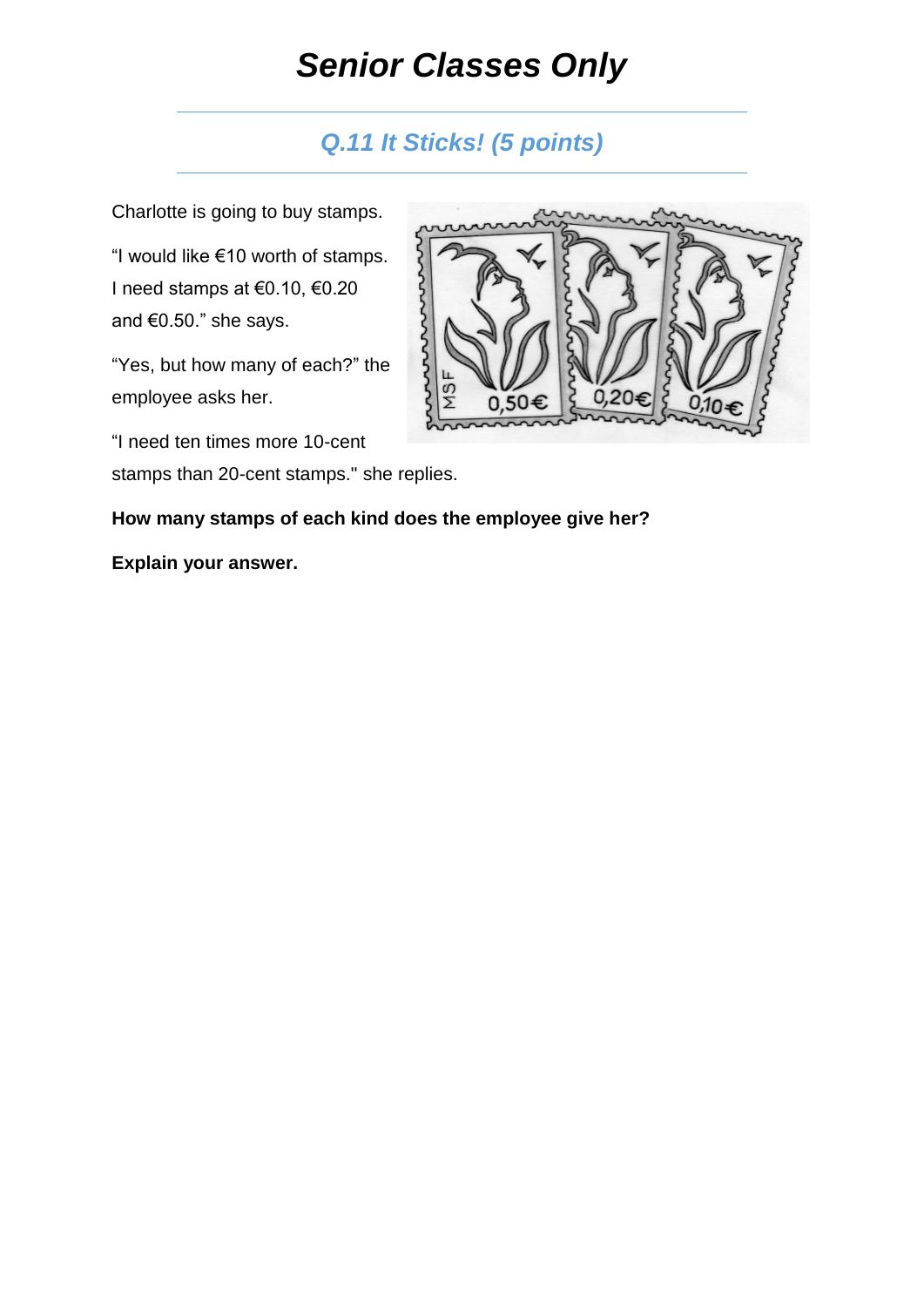### *Q.12 By Boat (7 points)*

To circumnavigate a small Caribbean island, Amalio takes an hour in his rowing boat. Tissia, his friend, with her new speedboat, takes 10 min.

The two friends leave from the same place and follow the same route.

**When Amalio has made a complete lap, how many laps will Tissia have done?**

**Justify your answer.**

**How long till Tissia overtakes Amalio again?**